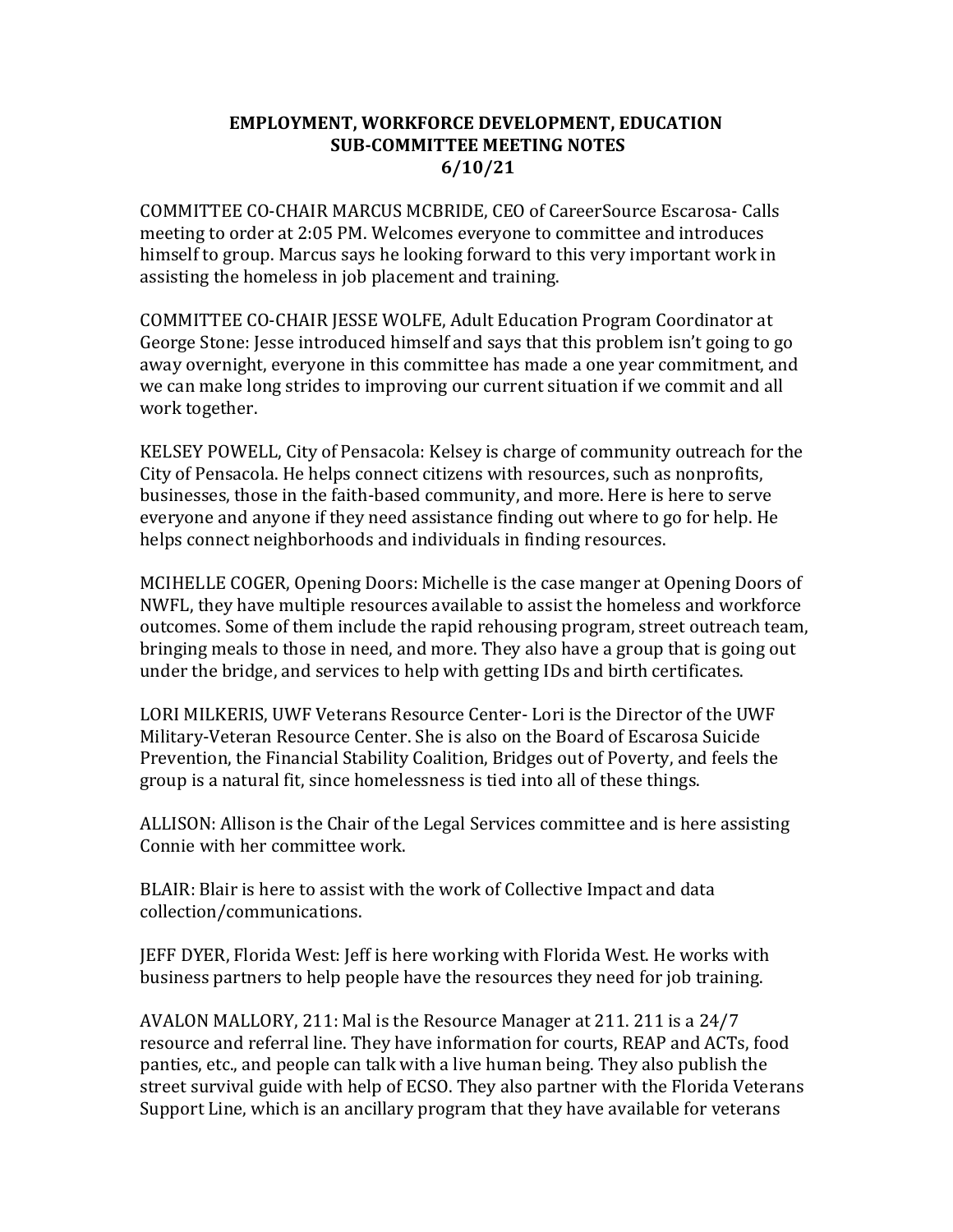that is completely manned by veterans. Mal puts together a monthly report each month that contains data of what resources people are looking for. She also has QR code cards for 211 that can take you directly to the their database search page. A lot of folks are getting evicted in the upcoming month due to eviction moratorium, so hopefully this can assist them in getting rent resource.

SHERREE TRIPLETT-ROBERTS, Department of Children and Families: Sheree is the Northwest Florida ESS Director at DCF. They provide food stamps, cash, Medicaid, and more specifically, a new program called Care Coordination, where workers are designated to work with patients to volunteer who have been on assistance for up to 21 months, so that they will not return to assistance. They have a group that they have been following where they have now reduced their benefits, and some people are off benefits entirely.

KIM KRUPA, Achieve Escambia: Kim is the Director of Achieve Escambia. She is interested in system change, understanding root causes of poverty and homelessness, is interested in data and how to apply it in ways to affect change.

BOB FOSTER, CALEA: Bob is the Division Manager at CALEA, and heads the Veterans Entrepreneurship Training Program. He is involved in start-ups and vocational training programs. Bob works with Gulf Coast Veterans Advocacy Council with a focus on raising capital in workforce education. Bob was present via ZOOM.

BRIAN WYER- Gulf Coast Minority Chamber of Commerce: Brian is the Director of the Minority Chamber. He is involved in several nonprofits and government boards. Brian was present via ZOOM.

GINGER MADDEN, State Attorney. Ginger is present via ZOOM with her colleague named BRIDGETTE from the State Attorney's office. Ginger is our new State Attorney.

PATRICIA D., Early Learning Coalition: Patricia was present via Zoom on behalf of ELC, says that ELC is trying to connect different agencies to help families in the best way possible. Vicki Pugh is on the roster as their current representative.

THOMAS ROLLINS, George Stone- Thomas was present via Zoom as a second representative from George Stone. He is Jesse's boss.

TODD THOMPSON, Pensacola Chamber: Todd is the CEO of the Pensacola Chamber. Todd days that this is an issue that affects both ends of the spectrum and he wants to be a part of a community-wide solution, and wants to engage our businesses.

ALEX SMITH, Intern with City of Pensacola: Alex is interning with Kelsey Powell at the Mayor's office and is attending as a guest.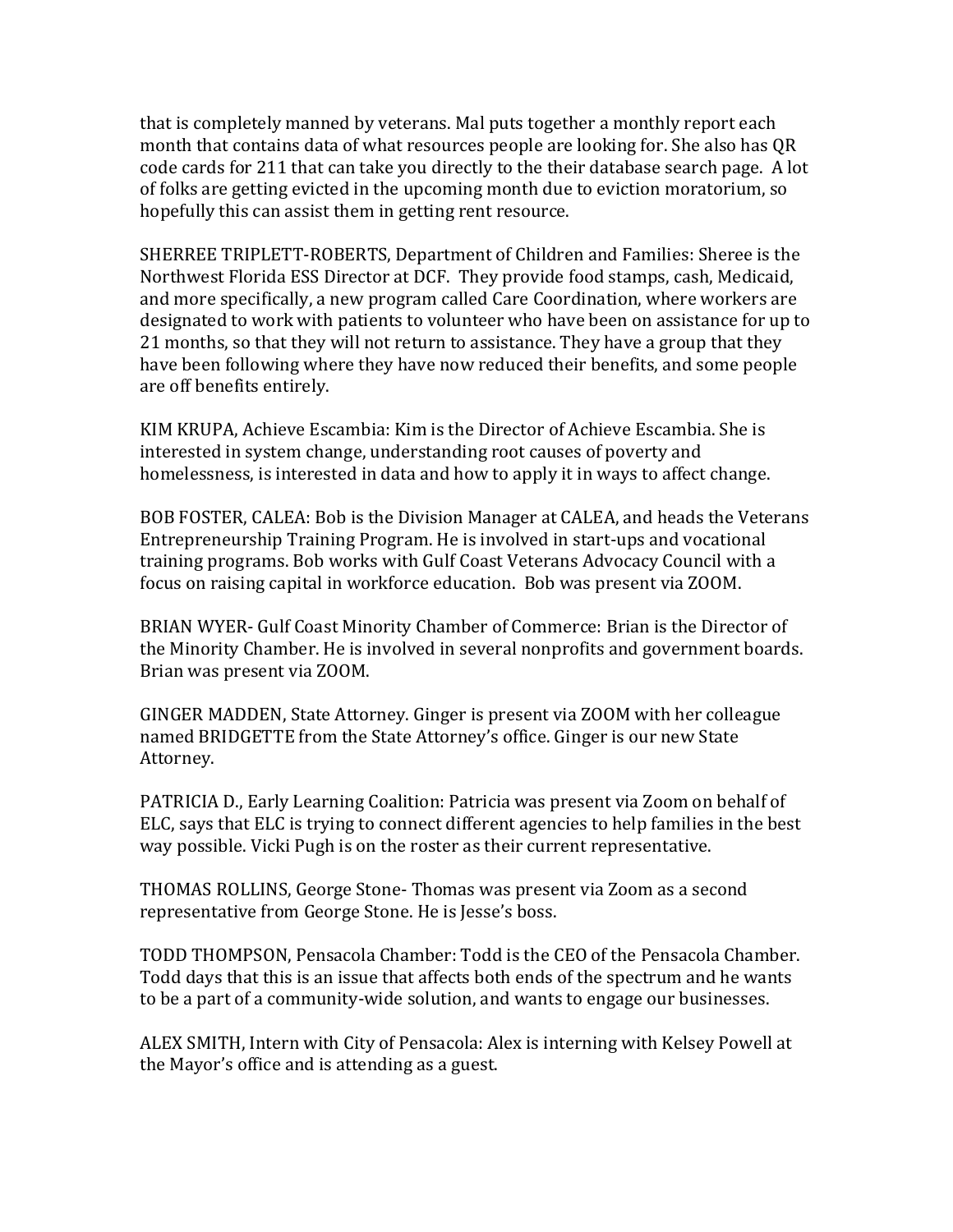JOHN JOHNSON, TASK FORCE CO-CHAIN: John asks, how many of you have ever been homeless? There is a stereotype that when homeless, you simply need to get a job. There are many factors that people need to obtain before one can simply just get a job, such as getting an ID card, having transportation, clothing, housing, etc. It is a very complex issue that we need to take a deeper dive into. He doesn't think that there is anyone here that isn't impacted by this issue. Whether it's impacted your business, social services, the nonprofit sector etc.…it affects you and impacts you. His organization is there to support the work of the task force in any way that they can with real-time resources. This is a community that really cares about the homeless community, and people really want to help. We might think that the greatest population of homeless is men but its actually kids and families.

MARCUS: It's very important to remember that the majority of homeless people are kids. I did not experience the level of homelessness that we have here in Pensacola back where I moved from. When driving in my car, one of my nieces said, upon seeing a homeless person, "They need to get a job!" and my other niece said "We should give them money."

### ACTION ITEM: Who is missing from the roster, who needs to be at the table?

MARCUS: Let's get to a place where we need to be intentional to see where to work together in this workforce arena, so we can make systemic changes. We are talking about how to begin to have access to this population in terms of obtaining GED, education, and training to people so that hopefully they can end up in a high demand career.

JESSE: Jesse manages something called the adult family literacy grant, one of their programs is called "IET." They plan to target EMTs, Firefighters, and EMT/FF combos. They will partner with Marcus' organization, which will provide funding for that program. They could do this for less than \$100 per person, and if we get others to contribute we could eliminate the cost in general.

### ACTION ITEM: Is there any way to eliminate this cost at all with other sponsors or contributors?

LORI: Lori says that a law was just passed that states that if you haven't been to school in 5 years, you can get a free class (this is statewide) and every class after that is 25% off. She will send the info to the chair.

### ACTION ITEM: Get info from Lori on this Free Class/25% off program

ALLISON: We need to see whose missing from the roster, as well as what people are doing elsewhere in other communities, and take not of best practices and worst practices.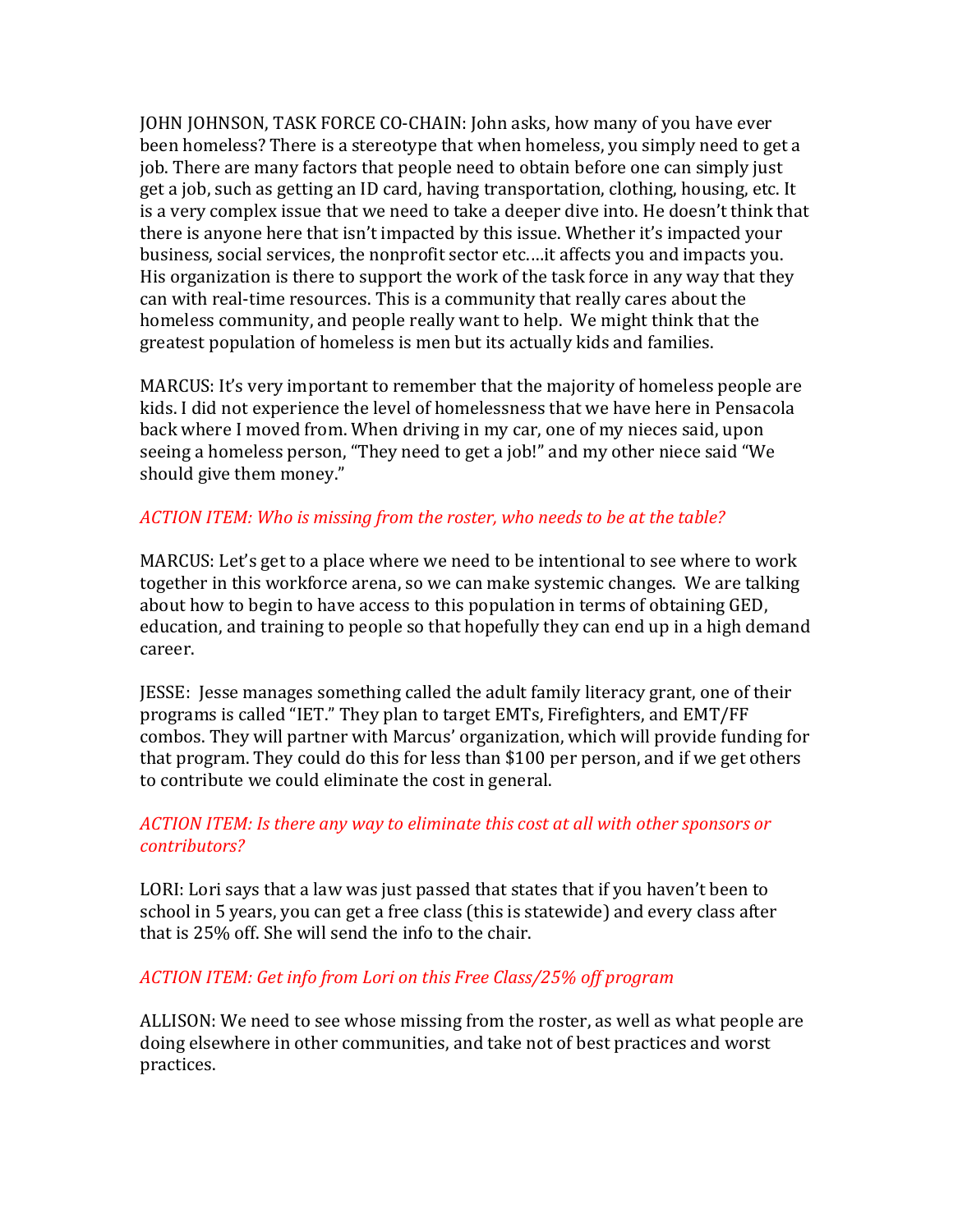JOHN: We are very fortunate to have the president of the chambers and the CEO of CareerSource Escarosa here today.

KIM: Kim suggests that we should have an actual homeless person in the group so that we can get their perspective.

JOHN: What can be leveraged from this committee? Is there a partnership that can be formed- where we can go after dollars to help others? We should be able to lean into the wisdom of those in this group, and look to the chambers to identify secondchance employers and leverage bond-dollars at CareerSource.

JESSE: Anyone in our foster care system is eligible to get free education, however, they need layers of support. How can we help support that system?

ALLISON: One example of how we can support, would be partnering the foster family with a faith-based organization or church so they can get their support. We can create a lifeline of progress for people so they can be self-sufficient and productive.

### ACTION ITEM: Is there a way to partner foster care families with faith-based organizations?

MARCUS: Right now the competition is for employers, not employees. We are in a job seeker market, but some people are not ready to take advantage of that. That doesn't mean we don't have the resources to help them take advantage of the basics like shower, food, etc.

### ACTION ITEM: Think about whom else needs to come to the table and shoot Connie an email so they can be added.

### :::GROUP REVIEWS THE ROSTER:::

KIM: There are so many youth that don't use their tuition benefits; she believes the data is that 93% don't use it, and we are worst area around for that. There are many factors that play into this, from credit checks to clothing. Very few businesses are willing to hire disadvantages populations. When you required permanent background checks, it can become really difficult.

SHEREE: Since we started the Care Coordination program in Access Florida, and we started directly asking "What is your barrier?" and doing an assessment, what we've seen is that that barriers include 1). Mental health 2.) Children's mental health 3.) Childcare. She had an experience with one homeless man who lived in the woods who simply didn't know where to go, until one person told him where the DCF office was. She really believes in this program for DCF, it really has moved the needle because it's much more than just giving out benefits.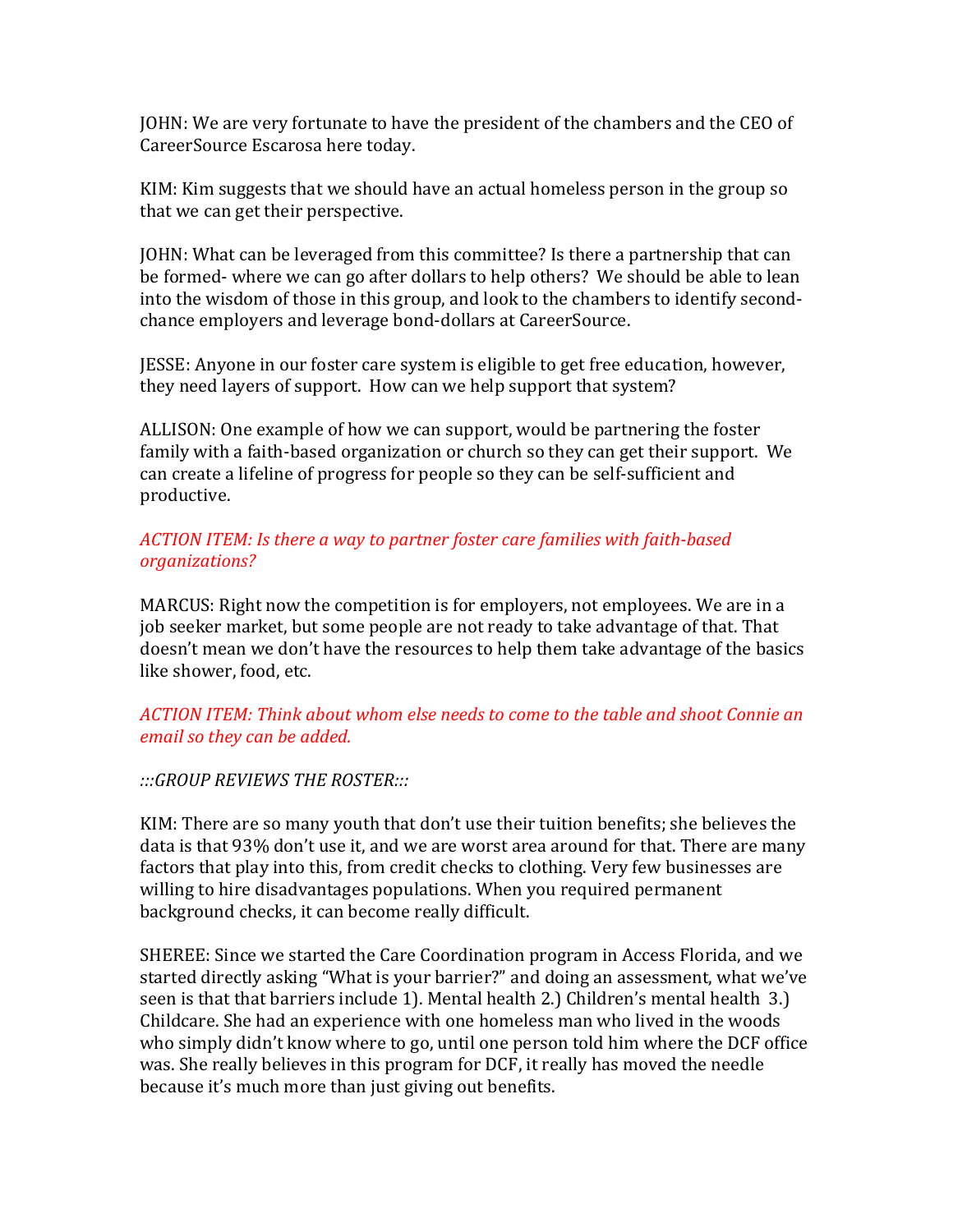MARCUS: Sheree makes a good point, that one of the main factors that determines eligibility is having an ID.

ALLISON: If you guys were to say a barrier would be criminal records, for example, we could work with Legal Services committee to help remove some of these barriers.

JOHN: We need to think outside of the box. At the Hollice Williams bridge, we take the services to the homeless instead of making them come to us…we have asked other agencies to meet us there as well. Now other agencies are meeting them where they are.

KIM: Is Marcus going to go set up under the bridge and provide job hiring services to the homeless?

MARCUS: We are probably not going to do that, because the end product wouldn't warrant the outcomes to the business community, as these people's basic needs would still not be being met.

KIM: We have seen some isolated successes like the SOAR program or Care Coordination.

JEFF: Employers are more flexible in their hiring standards because they have to be, as they want staff. Two years ago they wouldn't have looked at these people, but now they are. We are working with our underserved populations, we do have some data with our workforce mapping and what is available in our community. Marcus wants to get people hired at any moment, don't think you can't have a conversation with an employer, and it never hurts to ask the question if they're wiling to take a chance.

ALLISON: We are going to be doing an outreach/communication campaign with the community, to see how employers perhaps can be a part of this.

TODD: Todd would recommend a state legislator or someone from their staff to be a part of this committee.

MAL: We should pull Vocational Rehabilitation.

ALLISON: We can also have people come in make presentation if they can't dedicate the time for the one-year commitment.

KIM: Kim just wants a story and to know what it's like to experience this, we should hear someone who has lived this to help ground the committee.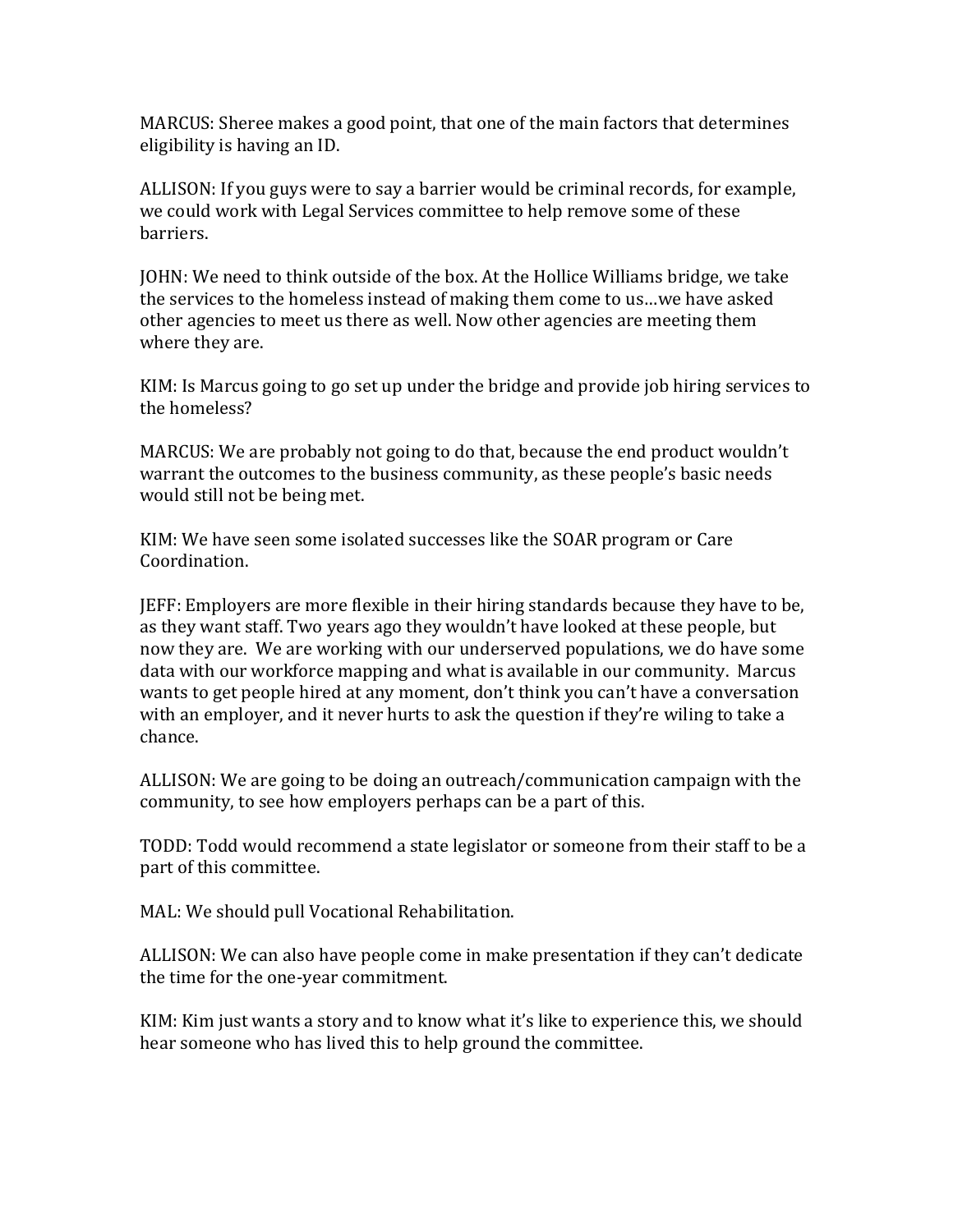JEFF: Jeff suggests that Pensacola SHERM might be good to add to the group. Jeff has an asset map/data related to poverty and demographics to add to the community that he can share.

MARCUS: We should all bring something back as best practice going forward to we can be intentional about out efforts going forward.

We should definitely have voc. rehab and immigration, as this is a humanity issue, PSC, Children's Home Society, Landrum/Temp service, SHERM (Randy Ardis)

# ACTION ITEM: Everyone bring a best practice to the next meeting!

JEFF: We definitely need to think about gainful employment for families as the ultimate hierarchy.

JESSE: We need to cast a wide net, and try to catch as many people as possible.

KIM: We need to not only map assets but also barriers to those assets.

ALLISON: To be able to employee the homeless in the building the houses for the homeless would be amazing.

JOHN: Thank you all for being here and thanks chairs and presidents of chambers for being here.

### MEETING ADJOURNED 3:25 PM

## ADDITIONAL QUESTIONS/FOLLOW UP

## POTENTIAL SURVEY QUESTIONS:

What kind of workforce services does your organization provide?

- Training
- Education
- Resumes
- IDs
- Clothing
- Etc

### Where are your services offered?

 Do you offer pick-up? Do you offer delivery/mobile outreach? Escambia/Santa Rosa

Who do you provide services for?

(Men, women, teens, youth. vets)

Are these services available now, and if not, when will become available? What do you need in order for them to become available?